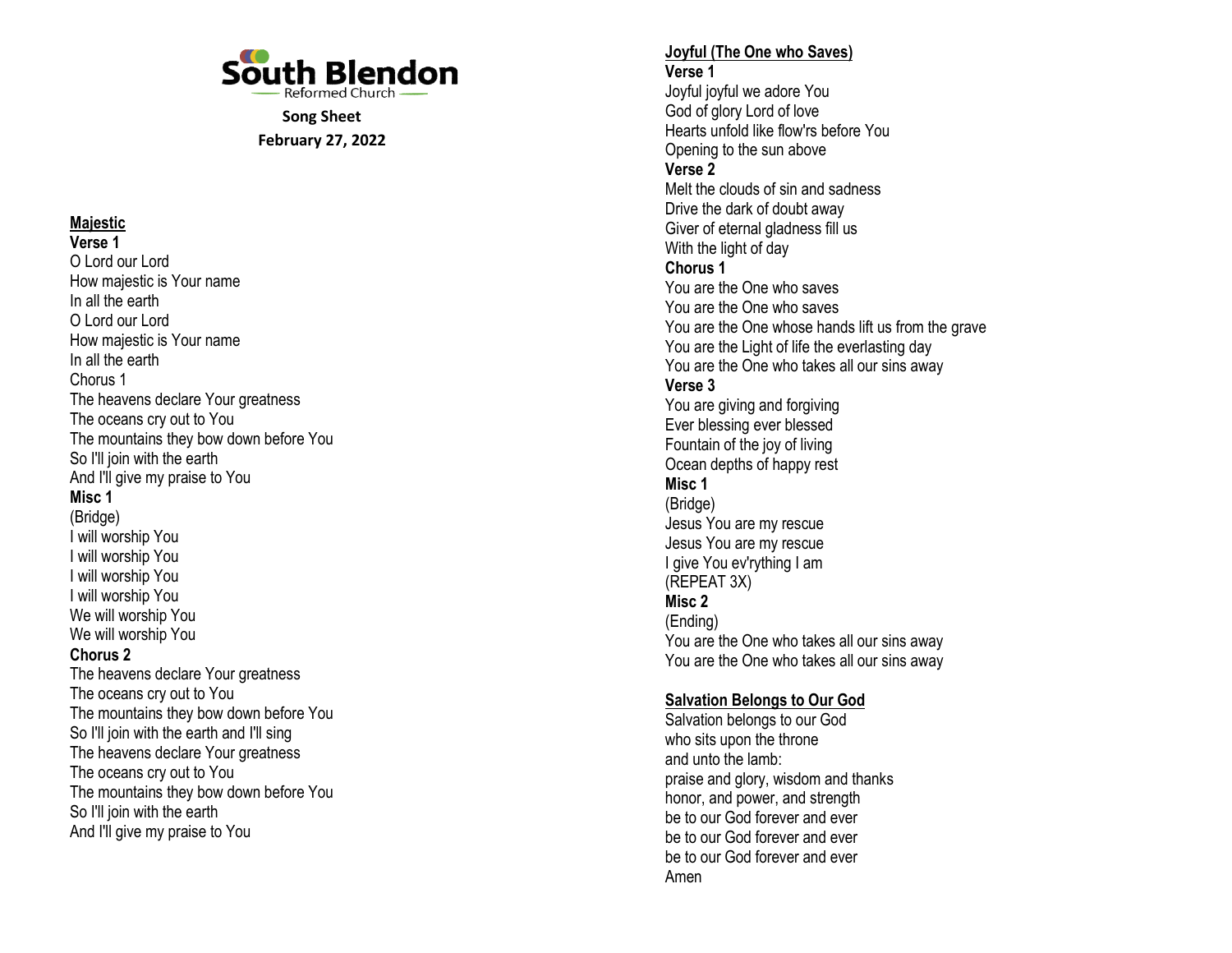We the redeemed shall be strong in purpose and unity declaring aloud: praise and glory, wisdom and thanks honor, and power, and strength Be to our God forever and ever be to our God forever and ever be to our God forever and ever Amen Be to our God forever and ever be to our God forever and ever be to our God forever and ever Amen Praise and glory, wisdom and thanks honor, and power, and strength Be to our God forever and ever be to our God forever and ever be to our God forever and ever Amen

#### Alleluia (Agnus Dei)

Alleluia Alleluia For our Lord God Almighty reigns Alleluia Alleluia For our Load God Almighty reigns Alleluia Holy holy Are You Lord God Almighty Worthy is the Lamb Worthy is the Lamb You are Holy Holy Are You Lord God Almighty? Worthy is the Lamb Worthy is the Lamb Amen

Alleluia Alleluia For our Lord God Almighty reigns Alleluia Alleluia For our Load God Almighty reigns Alleluia Holy holy Are You Lord God Almighty?

Worthy is the Lamb Worthy is the Lamb You are Holy Holy Are You Lord God Almighty? Worthy is the Lamb Worthy is the Lamb You are Holy Holy Are You Lord God Almighty? Worthy is the Lamb Worthy is the Lamb You are Holy Holy Are You Lord God Almighty? Worthy is the Lamb Worthy is the Lamb You are Holy Holy Are You Lord God Almighty? Worthy is the Lamb Worthy is the Lamb You are Holy Holy Are You Lord God Almighty? Worthy is the Lamb Worthy is the Lamb You are Holy Holy Are You Lord God Almighty? Worthy is the Lamb Worthy is the Lamb You are Holy Holy Are You Lord God Almighty? Worthy is the Lamb Worthy is the Lamb You are Holy Holy Are You Lord God Almighty? Worthy is the Lamb Worthy is the Lamb You are Holy Holy